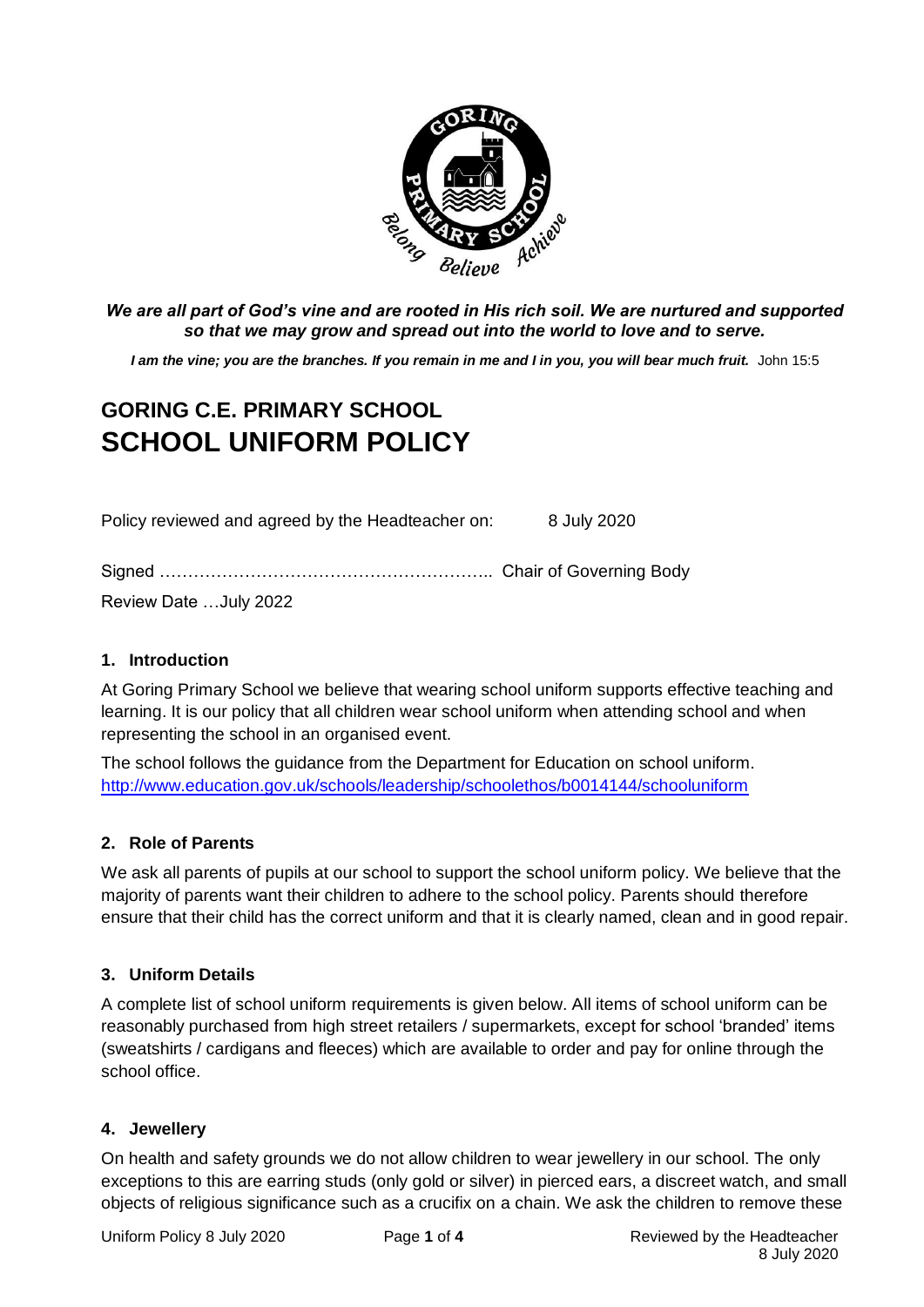objects during PE and games. In addition, hair decorations, especially alice bands, should be simple and practical, preferably navy blue. Long hair should be worn away from the face and should not impede the child's vision**.**

# **5. Footwear**

The school wants all children to grow into healthy adults. We believe that it is dangerous for children to wear shoes in school with platform soles, high heels, or sling-backs, so we do not allow this. It is also dangerous for children to wear shoes that are open-toed. These are not allowed to be worn in school either. Trainers (of any style or colour) are not part of our school uniform, and should not be worn other than when pupils are participating in organised sports or games lessons.

# **6. Enforcement of Policy**

Class teachers will inform pupils who are not in correct school uniform of this in order to understand whether there are any underlying reasons. Pupils who persistently breach the uniform policy will be referred to the Headteacher, who will involve the child's parent(s). In all cases the aim is to rectify the situation at the earliest opportunity, not to punish a child unnecessarily.

# **7. Role of Governors**

The governors' role is to ensure the uniform is appropriate and that it is implemented across the school. It will consider any representations from parents regarding the uniform policy and will seek to ensure that the policy is implemented fairly and with sensitivity. This includes due regard to equal opportunities and human rights issues.

The governors will respect variations to school uniform if they are directly related to established religious traditions. However, any variation will be dealt with on an individual basis and judgements will remain at the discretion of the governing body and the Headteacher.

# **8. Changes to the Policy**

Changes to the school uniform policy will be made by the Headteacher in consultation with the governing body. Parents will be given at least a full term's notice of any changes in the policy or additional items of uniform required.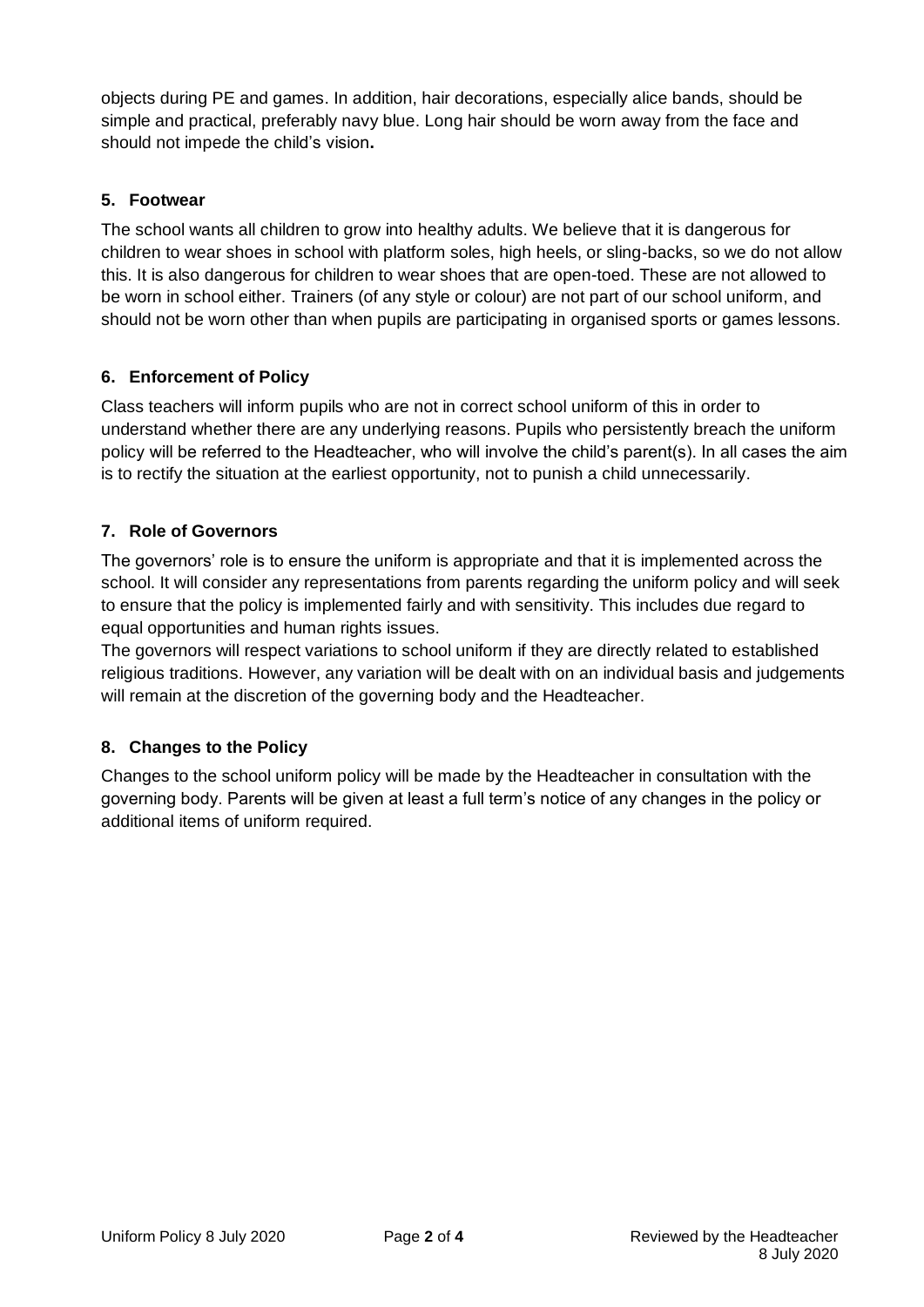# **SCHOOL UNIFORM DETAILS – ALL ITEMS (INCLUDING FOOTWEAR) SHOULD BE CLEARLY MARKED WITH YOUR CHILD'S NAME**

- Regulation navy sweatshirt or cardigan (with school logo)\*
- Plain grey skirt, pinafore dress, trousers or shorts
- Plain white shirt (long or short-sleeved), or white polo shirt. Polo shirts with the school logo on can be purchased from the school office
- White, navy or grey socks (or tights)
- School fleeces are optional and may only be worn outdoors

#### *Summer only:*

 Navy and white checked dress (other shades of blue are permitted where bought as regulation school uniform dress), and a sunhat (preferably navy).

*\* Regulation navy blue sweatshirts, cardigans and fleeces embroidered with the school logo may be ordered from the school office. Further details in Appendix 1.*

#### **Outer Wear**

In cold /inclement weather all children should wear an appropriate coat to school.

- The school does not allow 'hoodies' or any other outerwear with large patterns/logos (with the exception of year 6 leavers' hoodies in the summer term).
- We encourage pupils to walk / cycle to school and therefore support children wearing lightcoloured outerwear (including reflective stripes) to aid visibility when travelling to and from school.

## **Footwear**

- Black school shoes with low heel only. No open-toed shoes or sling-back style shoes of any description for reasons of health and safety.
- Sports trainers (of any colour) are not permitted.

## **PE Kit**

- Plain white t-shirt
- Navy or black sports shorts
- Black plimsolls (for indoor and outdoor use)
- White sports / trainer socks
- White or black trainers (for outdoor games)

*NB: Children in Year 3 and above may need other PE clothing/footwear (e.g. jogging bottoms, for outside games or team sports). Details to be provided as appropriate.* 

# **Other**

A book bag is available to order and pay for online through the school office. This should be used by all pupils in Reception to Year 2. Pupils in Year 3 and above may bring a suitable rucksack / school bag instead.